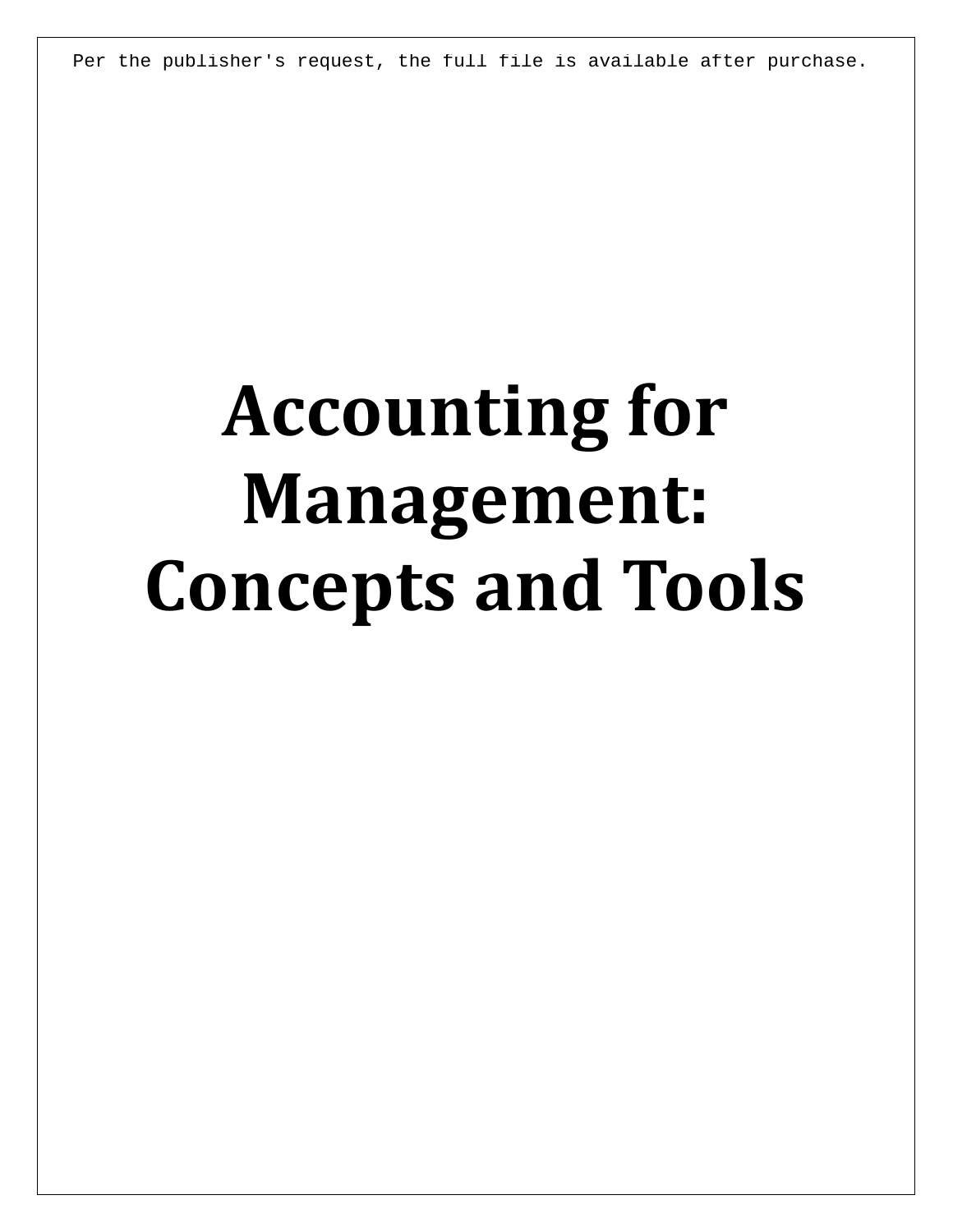## **Accounting for Management: Concepts and Tools**

Copyright  $\odot$  2014 by

DELTACPE LLC

All rights reserved. No part of this course may be reproduced in any form or by any means, without permission in writing from the publisher.

The author is not engaged by this text or any accompanying lecture or electronic media in the rendering of legal, tax, accounting, or similar professional services. While the legal, tax, and accounting issues discussed in this material have been reviewed with sources believed to be reliable, concepts discussed can be affected by changes in the law or in the interpretation of such laws since this text was printed. For that reason, the accuracy and completeness of this information and the author's opinions based thereon cannot be guaranteed. In addition, state or local tax laws and procedural rules may have a material impact on the general discussion. As a result, the strategies suggested may not be suitable for every individual. Before taking any action, all references and citations should be checked and updated accordingly.

*This publication is designed to provide accurate and authoritative information in regard to the subject matter covered. It is sold with the understanding that the publisher is not engaged in rendering legal, accounting, or other professional service. If legal advice or other expert advice is required, the services of a competent professional person should be sought.*

—-From a Declaration of Principles jointly adopted by a committee of the American Bar Association and a Committee of Publishers and Associations.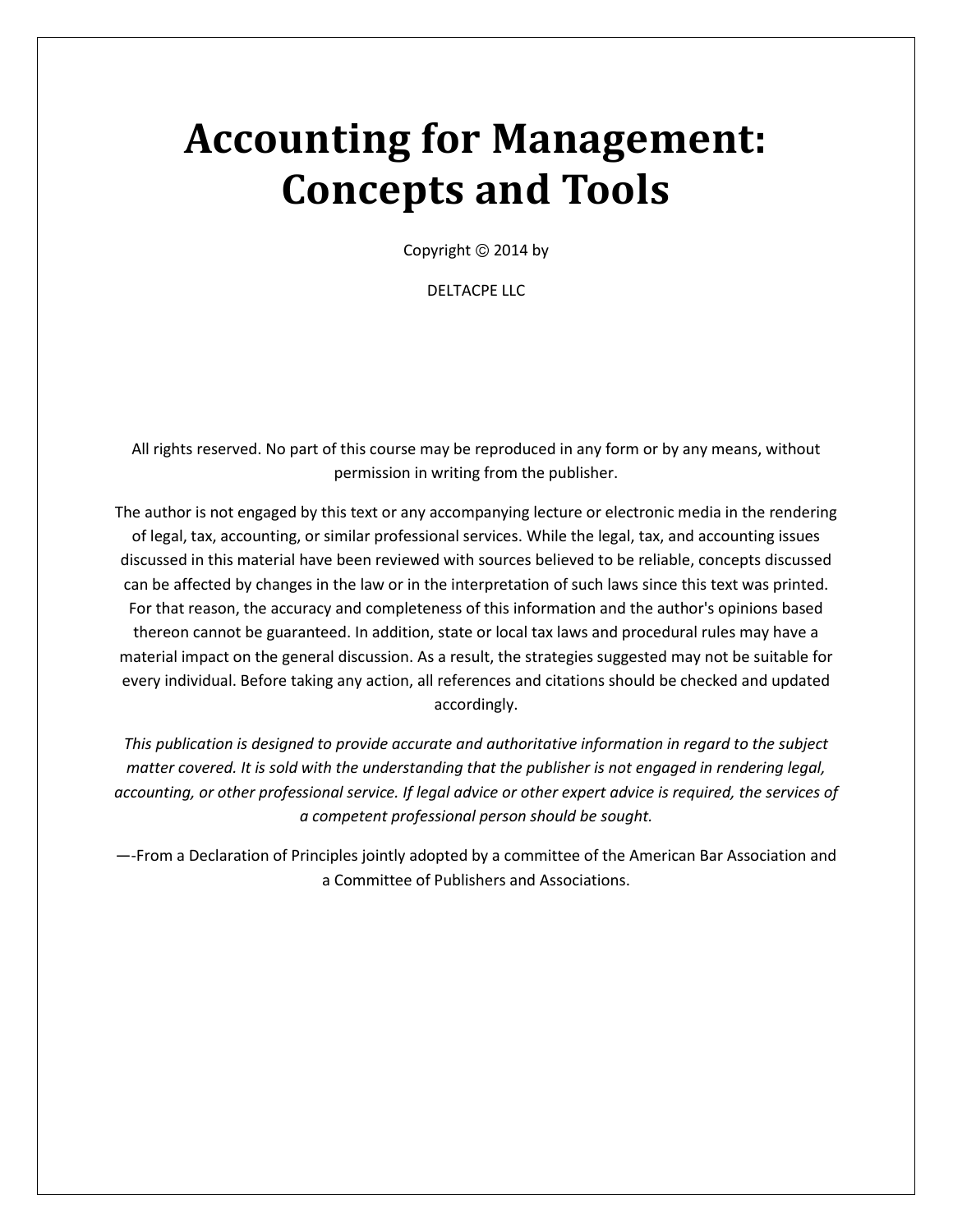### **Course Description**

A primer on the basic theoretical concepts and the practical procedures of financial record keeping and reporting, and the use of financial and cost data in managerial decision making. It provides an understanding and working knowledge of the fundamentals of financial and managerial accounting that can be put to practical application in day-to-day jobs of managers. It also concentrates on providing a working vocabulary for communication. Topics include accounting principles and reporting trends, accounting conventions and systems, interpretation and analysis of financial statements; cast flow statement; break-even analysis; activity-based costing (ABC); responsibility accounting; budget for profit planning; short-term and long-term investment decision making. A list of computer software for accounting, ABC, and budgeting is presented.

**Field of Study Accounting Level of Knowledge Basic to Intermediate** Prerequisite None **Advanced Preparation** None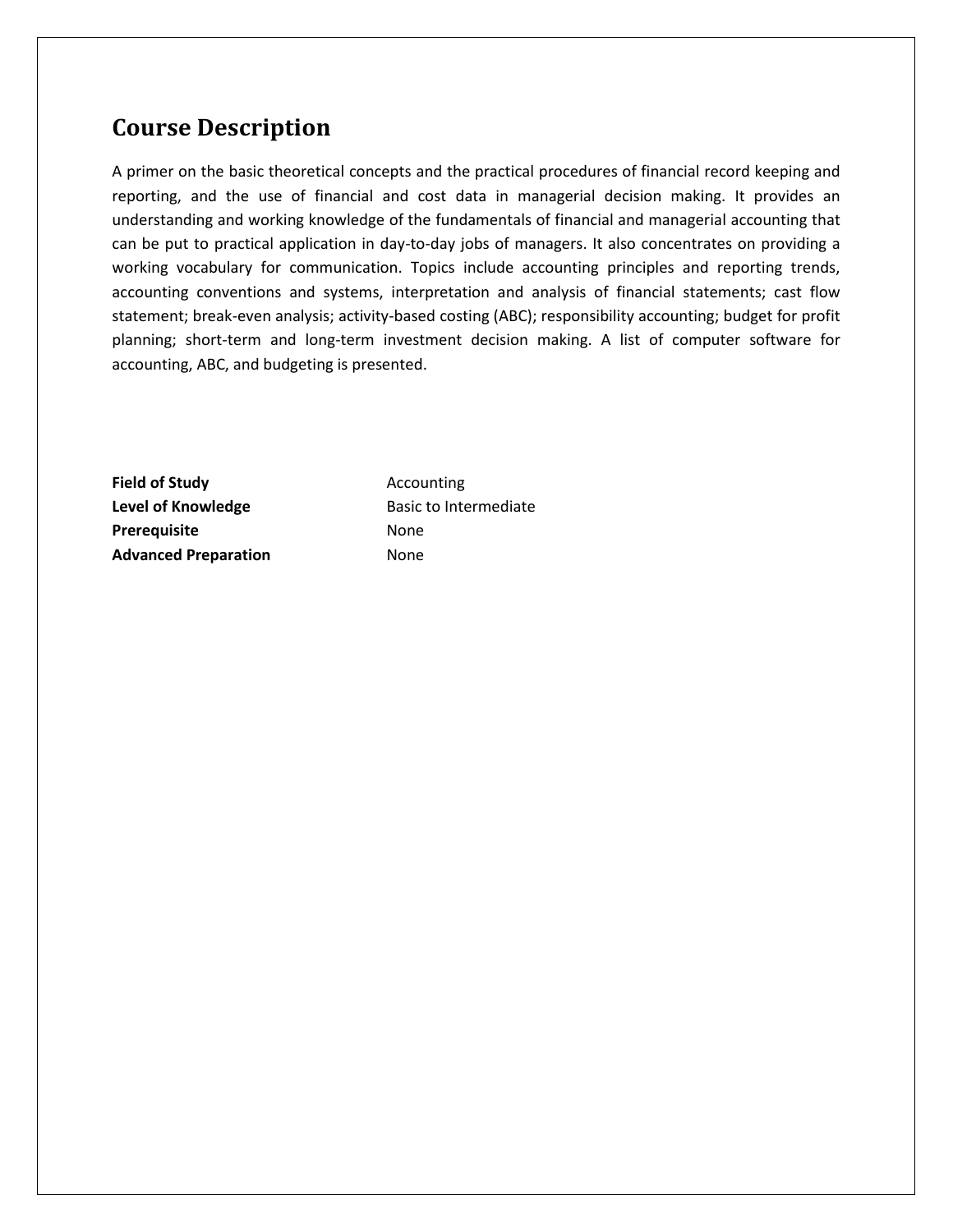## **Table of Contents**

| ${\bf Disclosure.}\label{prop:2} \textbf{Disclosure.}\textbf{.}$ |  |
|------------------------------------------------------------------|--|
|                                                                  |  |
|                                                                  |  |
|                                                                  |  |
|                                                                  |  |
|                                                                  |  |
|                                                                  |  |
|                                                                  |  |
|                                                                  |  |
|                                                                  |  |
|                                                                  |  |
|                                                                  |  |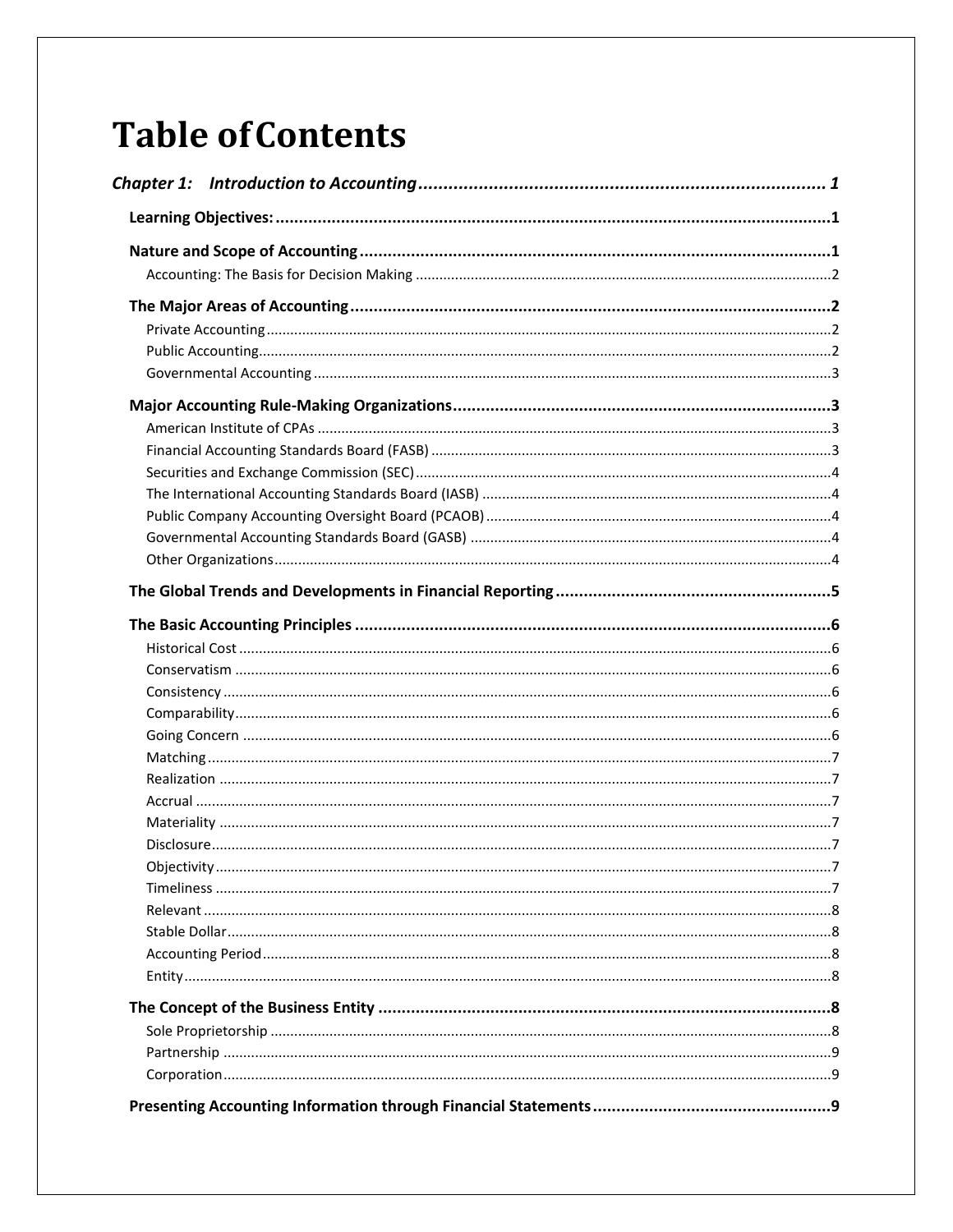| Chapter 3: Recording Financial Information and Accounting Conventions  27 |  |
|---------------------------------------------------------------------------|--|
|                                                                           |  |
|                                                                           |  |
|                                                                           |  |
|                                                                           |  |
|                                                                           |  |
|                                                                           |  |
|                                                                           |  |
|                                                                           |  |
|                                                                           |  |
|                                                                           |  |
|                                                                           |  |
|                                                                           |  |
|                                                                           |  |
|                                                                           |  |
|                                                                           |  |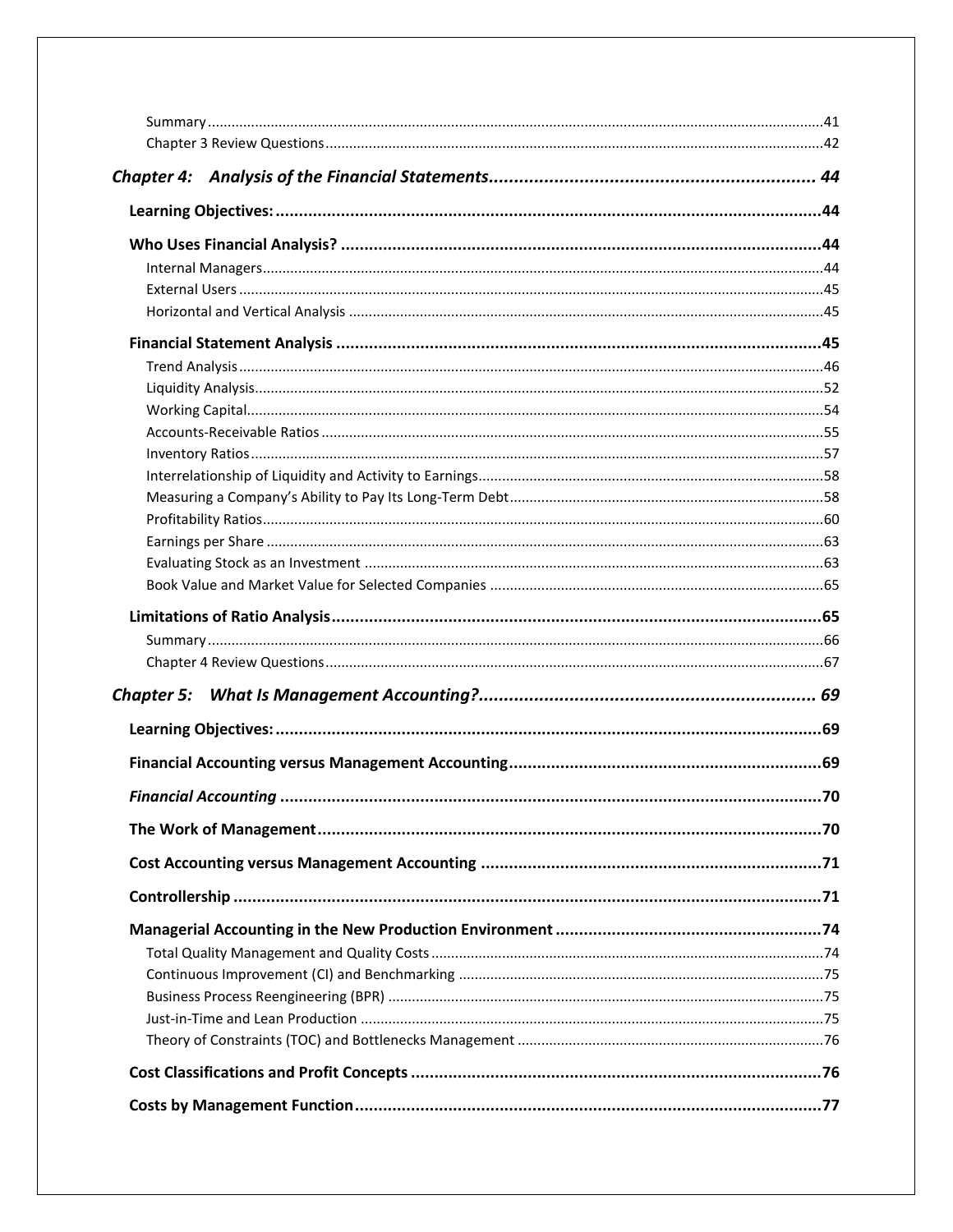| Chapter 6: Product Costing Methods: Job Order Costing, Process Costing, And Activity- |     |
|---------------------------------------------------------------------------------------|-----|
|                                                                                       |     |
|                                                                                       |     |
|                                                                                       |     |
|                                                                                       |     |
|                                                                                       |     |
|                                                                                       |     |
|                                                                                       |     |
|                                                                                       |     |
|                                                                                       |     |
|                                                                                       |     |
|                                                                                       |     |
| <b>TOTAL PRODUCT COSTS AND PROFITS </b>                                               | 103 |
|                                                                                       |     |
|                                                                                       |     |
|                                                                                       |     |
|                                                                                       |     |
|                                                                                       |     |
|                                                                                       |     |
|                                                                                       |     |
|                                                                                       |     |
|                                                                                       |     |
|                                                                                       |     |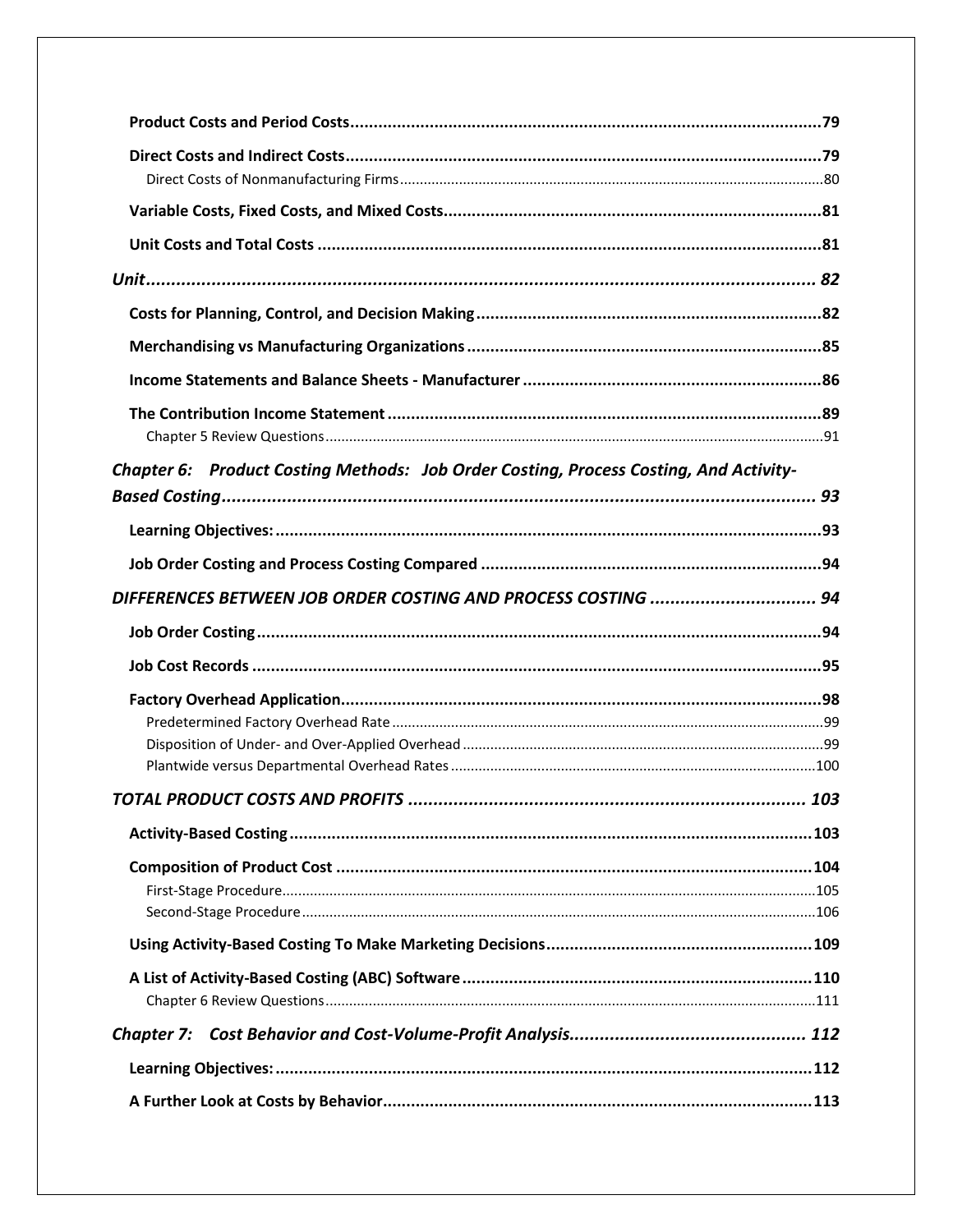| Financial Modeling: Computer-Based and Spreadsheet Models for Budgeting137 |  |
|----------------------------------------------------------------------------|--|
|                                                                            |  |
|                                                                            |  |
|                                                                            |  |
|                                                                            |  |
|                                                                            |  |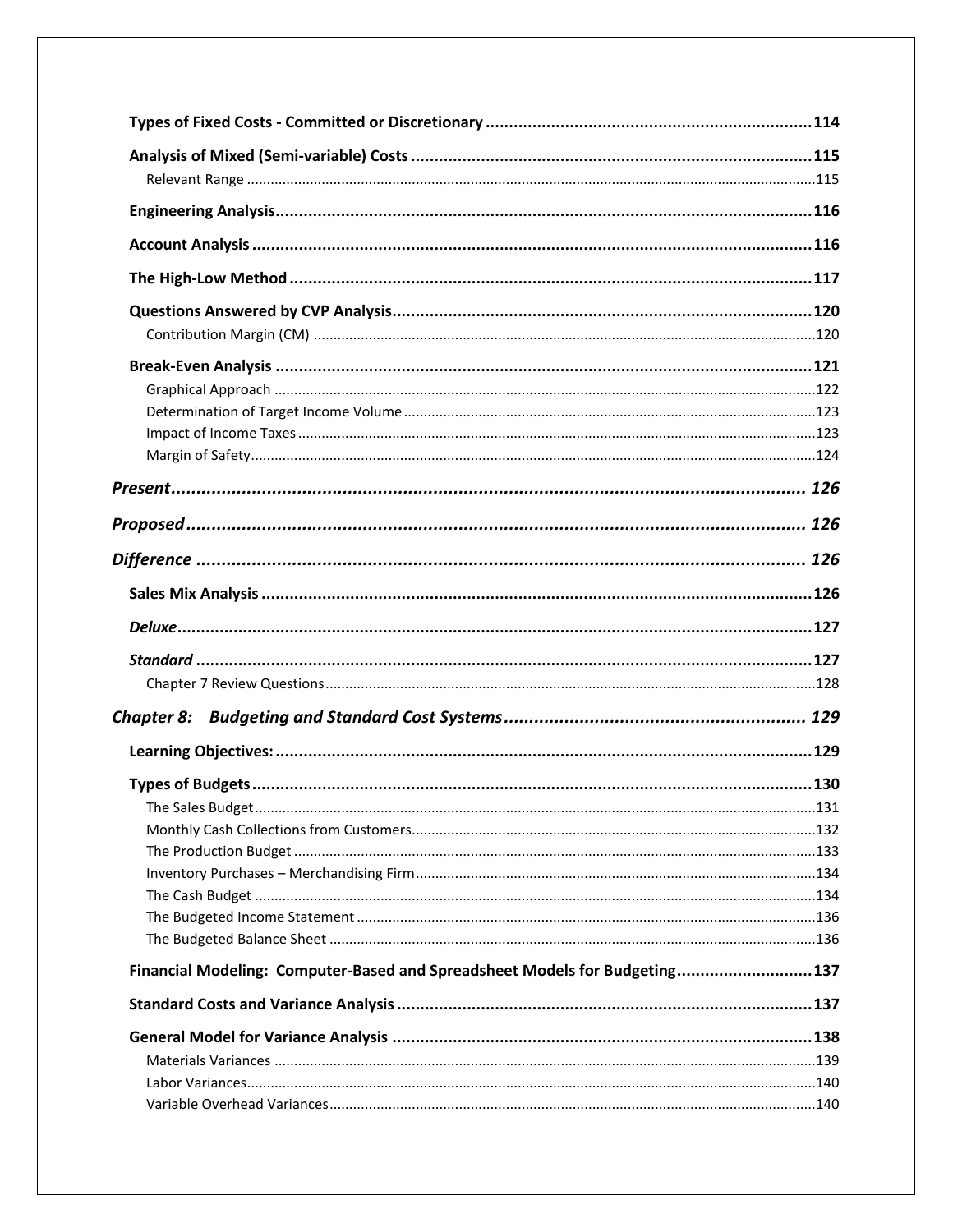| The Sell-Or-Process-Further Decision<br>167 |  |
|---------------------------------------------|--|
|                                             |  |
|                                             |  |
|                                             |  |
|                                             |  |
|                                             |  |
|                                             |  |
|                                             |  |
|                                             |  |
|                                             |  |